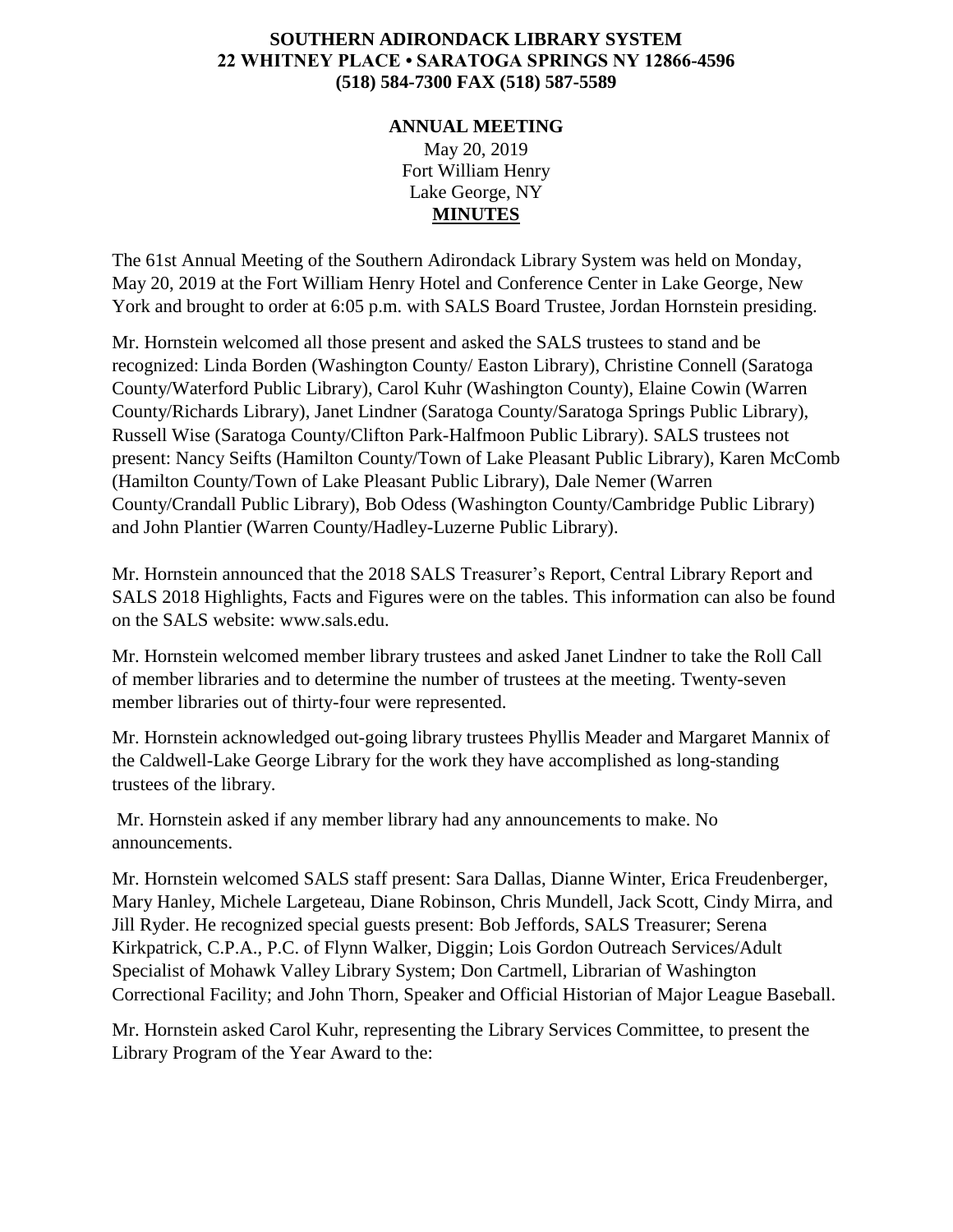## Cambridge Public Library, Greenwich Free Library, Schuylerville Public Library for their *Better Readers Program*

These three libraries recognized an unmet need for basic literacy instruction in southern Washington and eastern Saratoga counties. The Tri-Library Partnership designed a successful adult literacy program, forming eight successful tutor-learner partnerships. This important outreach program promises to change lives as it continues flourishing and moving forward.

## Crandall Public Library for their *Southern Adirondack Network Guide (SANG)*

In response to a forum on addressing intergenerational poverty and families in crisis, the library tasked itself to create connections for those in the community who were in the throes of crisis. The result was SANG: a unified, easily accessed, timely database and web portal for organizations and individuals in Warren, Washington, and Northern Saratoga Counties who serve these populations.

Mr. Hornstein asked Linda Borden, Chair of the Personnel Committee, to present the Library Trustee of the Year Award to:

Frederick G. Baily – Galway Public Library

In recognition of his outstanding work as a Trustee and Chair of the New Building Committee of the Galway Public Library, in addition to serving over the last eight years as Vice President, Finance Committee Chair, and Fund Development Committee member.

Mr. Baily has provided the guidance and knowledge to usher the library seamlessly through all stages of a major construction project. Through his hard work and dedication, he has positively impacted the library services offered to the Galway Public Library community for years to come.

Mr. Hornstein acknowledged three SALS Staff Awards to:

- Chris Mundell for 20 years of service
- Diane Robinson for 25 years of service
- Cindy Mirra for 35 years of service

Mr. Hornstein announced the Election of Trustees to fill the vacancy for Saratoga County. All member libraries were notified of the search process for a trustee from Saratoga County for a term specified in memos sent to each member library board president. A revised April 18th "Notice of Annual Business Meeting" informed every member library trustee of the candidates. The following candidates have agreed to serve if nominated, and whose term will expire May 2024:

For Saratoga County: Russell Wise for his second five-year term.

Brief biographical information about the nominee was provided in the April 18th notice. Mr. Hornstein asked if there were other nominations from the floor. Hearing none, he instructed the secretary to cast one ballot for the person nominated by the Trustee Nominating Committee who is hereby elected by acclamation by the trustees of the member libraries of the Southern Adirondack Library System.

Mr. Hornstein introduced Sara Dallas, SALS Director. Mrs. Dallas thanked everyone for coming to Lake George to celebrate libraries and library services.